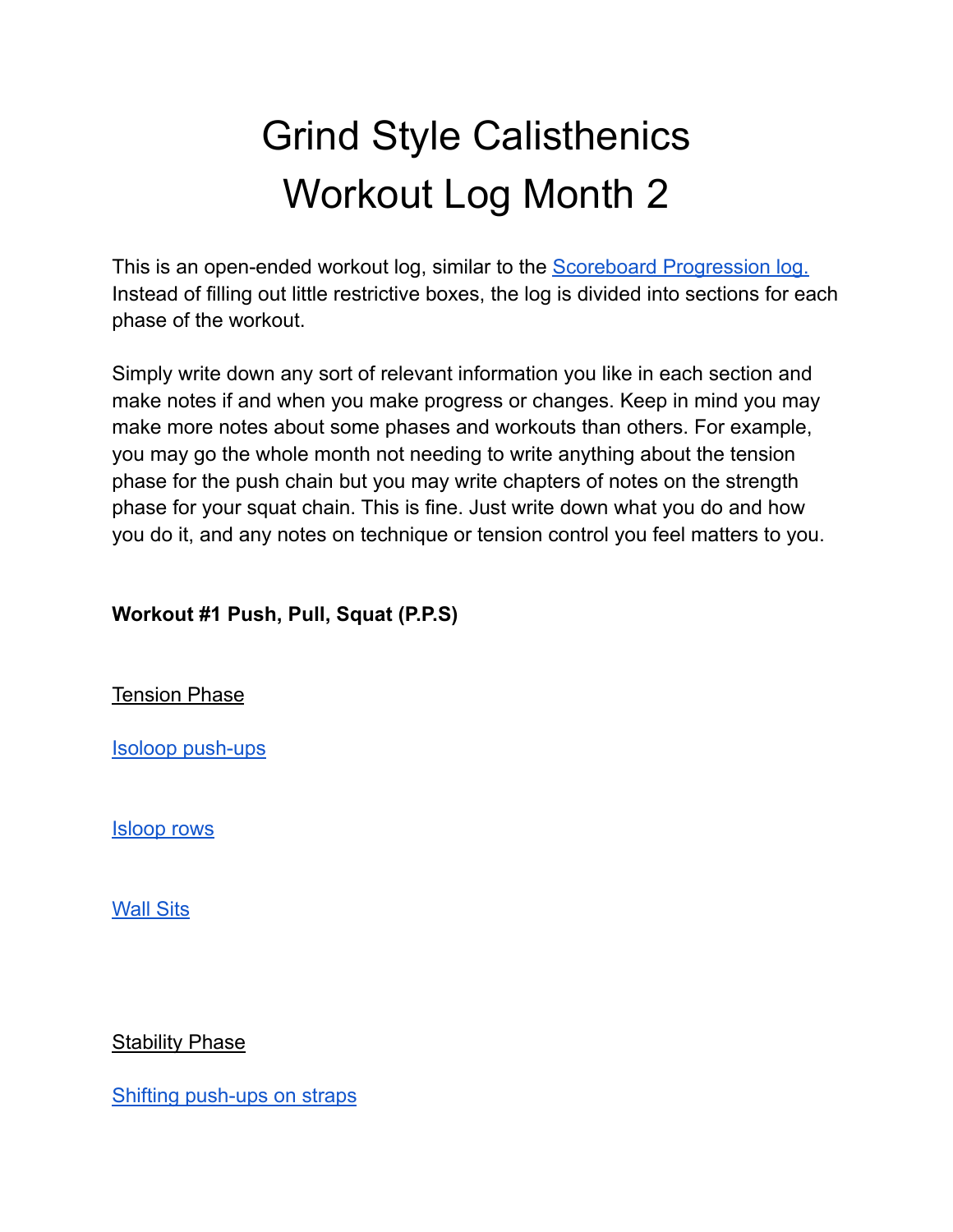[Shifting](https://www.youtube.com/watch?v=G8f4epjz3es&list=PLSRvpXw9nm3r2Moy6_FqiICrlCHe81y_S&index=41) rows on straps

**[Shifting](https://www.youtube.com/watch?v=wDWJ0wdUycs&list=PLSRvpXw9nm3r2Moy6_FqiICrlCHe81y_S&index=17) squats** 

**Strength Phase** 

[Archer](https://www.youtube.com/watch?v=4ku4bizr7r4&list=PLSRvpXw9nm3r2Moy6_FqiICrlCHe81y_S&index=83) Rows

Archer [Push-ups](https://www.youtube.com/watch?v=9Htat4rdJd4&list=PLSRvpXw9nm3r2Moy6_FqiICrlCHe81y_S&index=84)

Lateral [Squats](https://www.youtube.com/watch?v=XjM_1EnV7IM&list=PLSRvpXw9nm3r2Moy6_FqiICrlCHe81y_S&index=85)

Finisher Phase

Complete as many reps as possible of the following for 1-2 sets to failure

Strap [push-ups](https://youtu.be/ghhlO49pd8s)

**Stap [rows](https://youtu.be/T8GDZ_B22BY)** 

Jump squats or [lunges](https://youtu.be/zK8f3aRKm9c)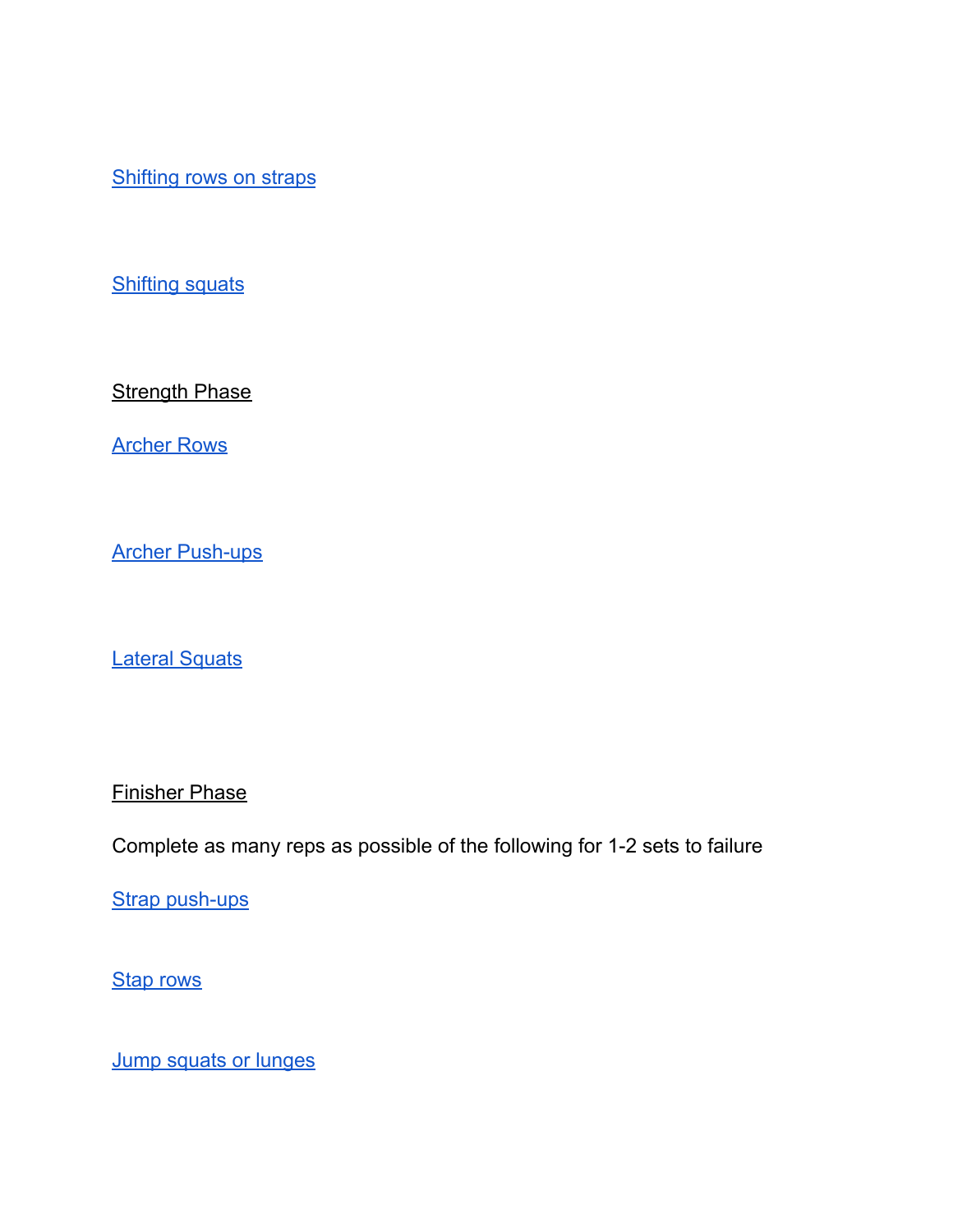## **Workout #2 Extension, Lateral, Flexion (E.L.F)**

**Tension Phase** 

[Dead](https://www.youtube.com/watch?v=ELwmSwO30eQ&list=PLSRvpXw9nm3r2Moy6_FqiICrlCHe81y_S&index=62) Bug

[Isometric](https://www.youtube.com/watch?v=InLwYpbY4Mc&list=PLSRvpXw9nm3r2Moy6_FqiICrlCHe81y_S&index=75) Table Bridge

[Isometric](https://www.youtube.com/watch?v=Srt1Sx26Kr4&list=PLSRvpXw9nm3r2Moy6_FqiICrlCHe81y_S&index=53) side plank

**Stability Phase** 

[Reaching](https://www.youtube.com/playlist?list=PLSRvpXw9nm3r2Moy6_FqiICrlCHe81y_S) Table Bridge

[T-Plank](https://www.youtube.com/watch?v=YroexU5ZGCg&list=PLSRvpXw9nm3r2Moy6_FqiICrlCHe81y_S&index=5)

[Sideways](https://www.youtube.com/watch?v=MCgNuMhA0O0&list=PLSRvpXw9nm3r2Moy6_FqiICrlCHe81y_S&index=63) Bear Crawl

#### **Strength Phase**

Hold each isometric for 15-20 seconds Max. Stretch out each to increase resistance. Forego suspension straps and just use the floor if the suspension version is too difficult.